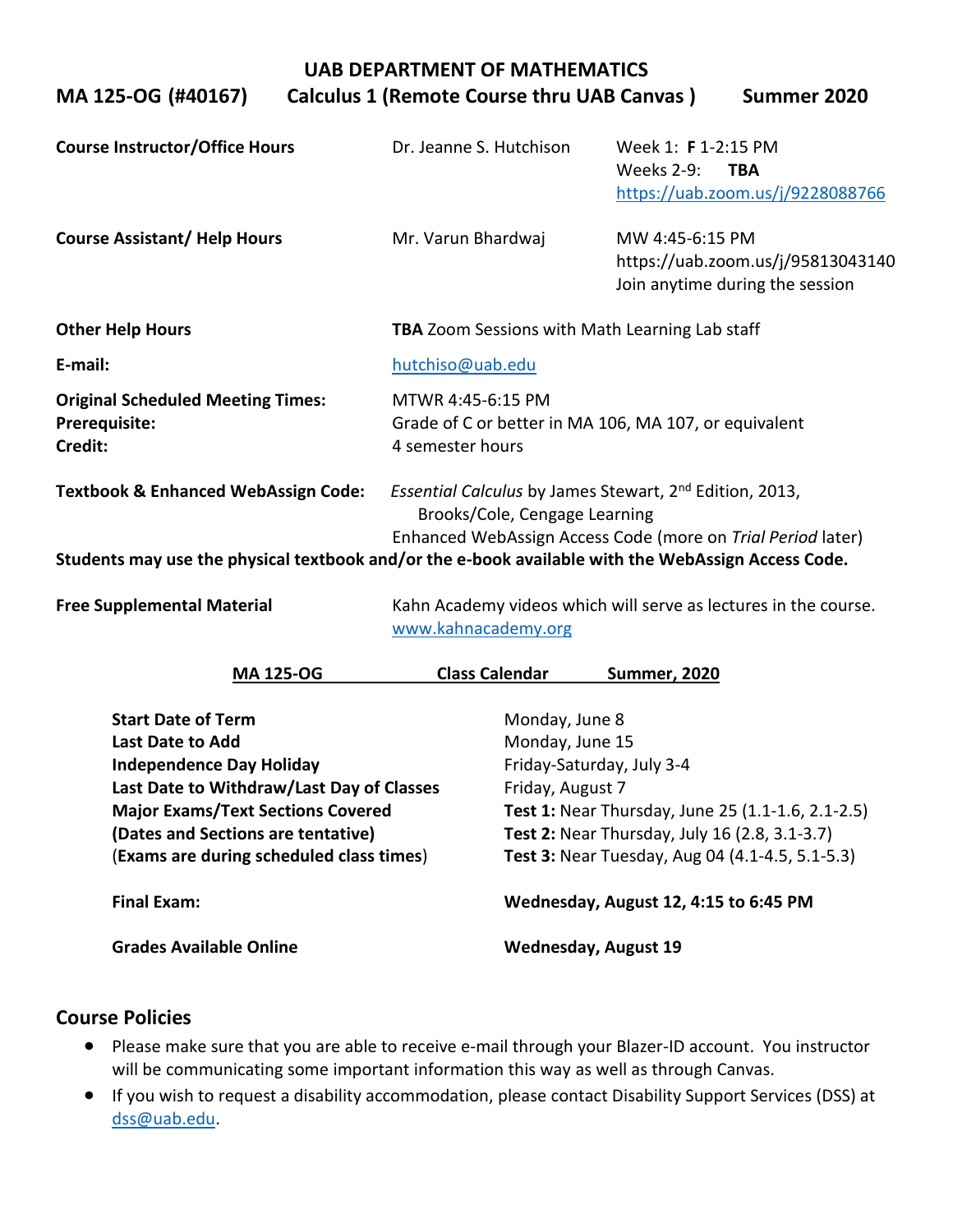- If a test is missed due to a serious verifiable circumstance or official university business, the test grade will be replaced with the properly rescaled final exam score. If you miss the final exam, you will receive a *zero test* score for the exam. In all cases, you **must** contact your instructor **BEFORE** the exam takes place.
- Calculators (without internet access) will be allowed during the tests and quizzes. In addition, students are allowed one reference card for tests (i.e. a standard 5"x 8" index card; both sides may be used. Tests are closed book.

## **Methods of Teaching and Learning**

- There will be 9 fast-paced weeks of section preview announcements, assigned section readings, available Kahn Academy videos (our "lectures") that are matched up with each section of the text, and homework in various forms. Time for three midterm tests is included. The final exam is in Week 10.
- Students are expected to be up-to date on the prerequisite precalculus material and devote enough time to the course to keep up the pace. The various locations of review material in the text are identified in the Canvas Week 1 module. A brief review is done early on. These locations can be used in the future as needed.
- Online help sessions will be available during each week. Times will be forthcoming.

#### **Assessment Procedures**

Student Achievement will be assessed in the following ways:

- **1. Regular online homework**. This is through the Enhanced WebAssign System of Cengage Learning. Feedback is provided when wrong answers are given. Students are able to retake the assignments (with randomly changed parameters) to obtain correct answers. This homework contributes **5%** to the course average. Problems on tests are modeled after homework problems, quizzes, and written assignments. Staying on top of the on-line homework problems (as well as working daily practice problems) is therefore extremely important.
- **2. Quizzes and Written Homework Assignments**. These efforts are designed to keep students up-todate and to allow students to gauge whether they are ready to work problems in a test situation. Quizzes and written homework assignments contribute **19%** to the course average.
- **3. Three mid-term tests.** These will include short questions involving basic skills (Part I) as well as problems requiring in-depth understanding (Part II). **Each** midterm test contributes **17%** to the course average.
- 4. A **150-minute comprehensive final examination** including Part I and Part II type problems. The final exam contributes **25%** to the course average.
- Your course performance is your course average (including the final exam score). This is a number between 0 and 100.
- Your final grade is determined according to the following table:

| Course performance   88-100   75-87   62-74   50-61   Below 50 |  |  |  |
|----------------------------------------------------------------|--|--|--|
| <b>Final Grade</b>                                             |  |  |  |